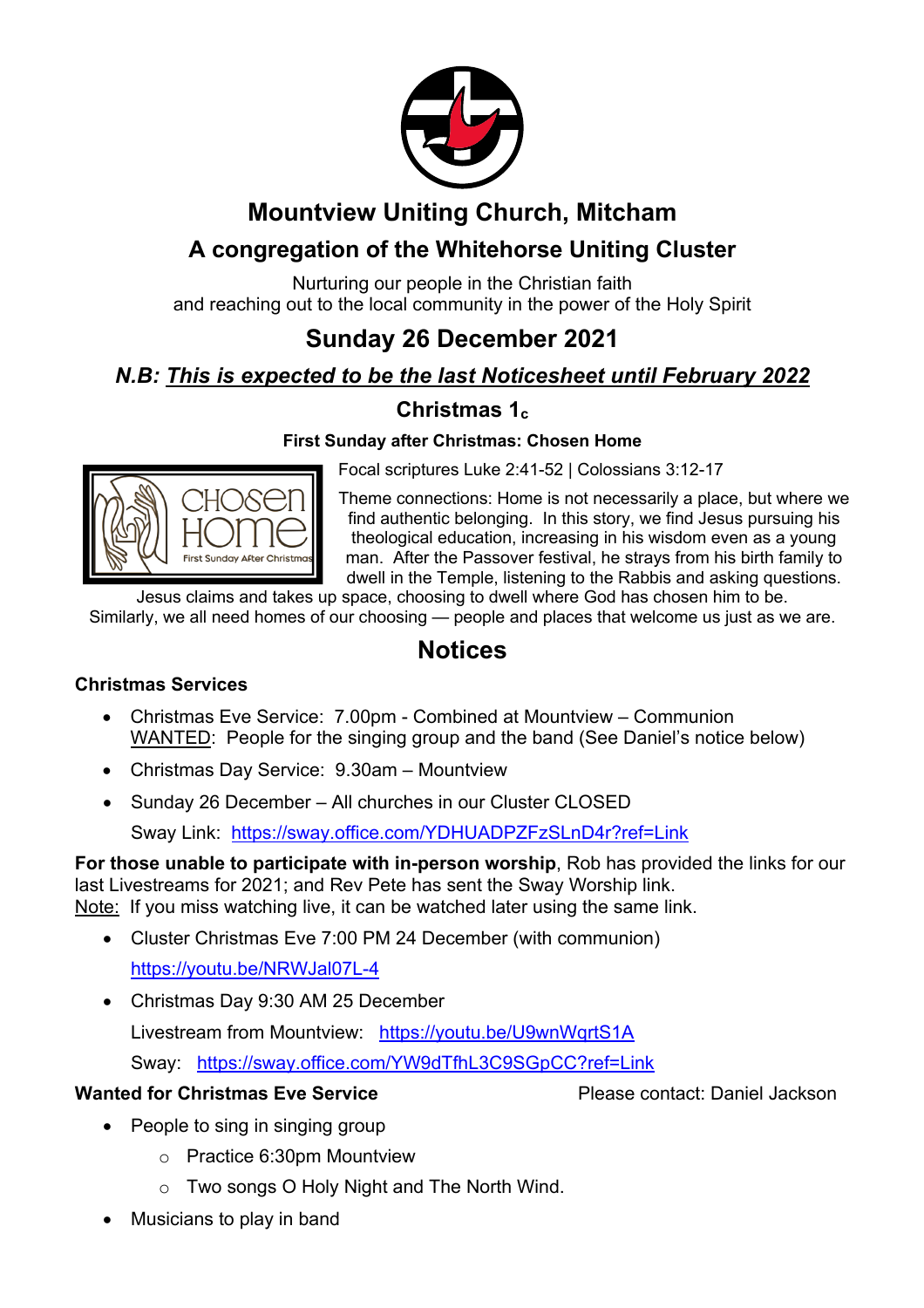### **A Thought for Christmas**

Some time ago, I was walking with a few young students, about 13 years of age and one of them said to me, "Mr Cannon, we hate it when teachers yell at another student. We worry that they will start yelling at us, even if we haven't done anything wrong." What an insightful comment from and a good thing for us adults to reflect upon.

At Christmas, we can have so much happening and so much may not go smoothly. It is easy to get stressed and have a short fuse.

A psychology lecturer commented as well that anger often comes out of fear, especially when we feel out of control. It is a measure we use to try and regain control.

A thought then for this Christmas: if you notice you are getting stressed, short tempered, raising your voice, tense, or expressing anger (in the way you express it!), take a moment to pause and breathe deeply for a minute or so. Maybe go outside and walk in the garden for a moment. Ask yourself, what is going on in me? If you find yourself blaming someone else, ask yourself what is it you need to step back from the moment?

Yes there is a time to confront bad behaviour but also much more need to express grace, patience, gentleness (with ourselves as well as others) and goodwill.

May Christmas be a time of blessing of joy, hope, peace, love and goodwill. Rev Peter C

#### **Regional Council Survey in January 2022**

As mentioned in the December Cluster News bulletin, we will all be asked to complete a survey in January. Regional Council members are working with Phil McCredden, the consultant we have engaged to help us, to work through the process of forming the cluster. This survey is part of our process and it will help us to understand the feelings and views of all congregation members. We strongly encourage you to complete the survey to help us gather information which will contribute greatly to our understanding of how each congregation feels about our shared future. This is your opportunity to let us know your thoughts and ideas to guide our next steps. It will help us to prepare for the workshops with each congregation which will follow. The best outcomes will be achieved if we hear your voice, if we address your questions and explore ideas. This is your chance to speak up.

A link to the survey will be distributed via email on  $30<sup>th</sup>$  January and our hope is that you will complete it online within 2 weeks, i.e. by 15<sup>th</sup> February. We ask that as many people as possible complete it online, however, the survey will also be available in paper form for those who do not receive communication via email. We will arrange for a small group of people to reach out to those who wish to complete the paper survey so that everyone has an opportunity to contribute.

> We will be in touch with everyone in January. Kind regards, Lynne Rosenthal, Secretary, Whitehorse Regional Council.

#### **Visio Divina Sway Series** by Rev Pete

Visio Divina One https://sway.office.com/nE44JCHBMJMHxb0y?ref=Link Visio Divina Two https://sway.office.com/aW5IwYqH0cHOBAEk?ref=Link

Visio Divina Three https://sway.office.com/gFS53dBwNXpMyK6r?ref=Link

Visio Divina Four https://sway.office.com/tF2wfLv8NJ4dNAxu?ref=Link

Visio Divina Christmas Eve https://sway.office.com/2UHYnyxlgtybUkRO?ref=Link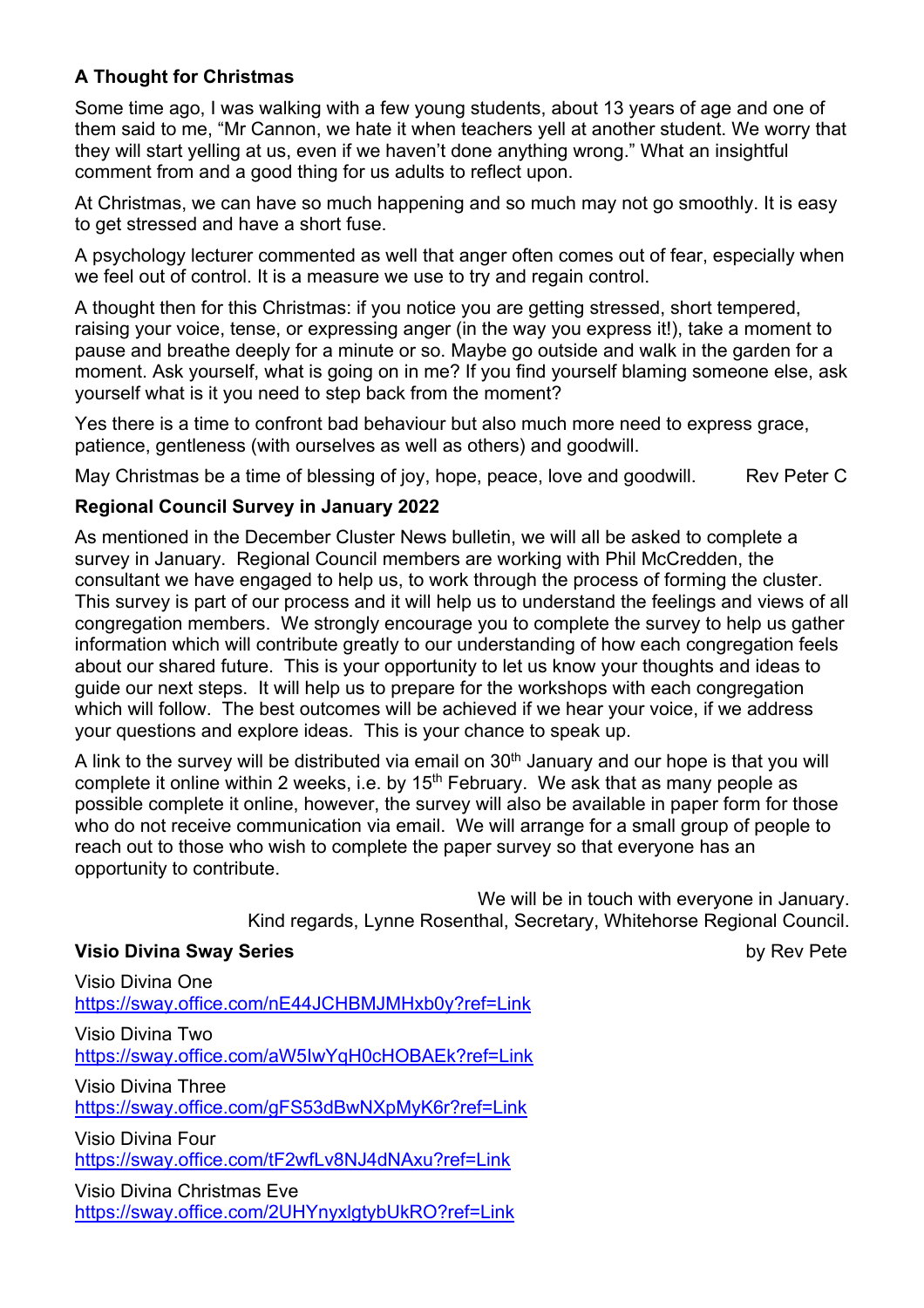#### **Invitation to Morning Tea – Sunday 9th January**

After worship on Sunday  $9<sup>th</sup>$  January, there is an invitation to all from around the cluster to morning tea in the garden at Julie and Daryl Hawkey's home at 187 Canterbury Road, Blackburn. There is a drive through driveway for easy access passenger drop-off; however, please park your car either in Canterbury Road or the medical centres' car parks opposite.

Please contact Julie or Daryl with any questions.

#### **Annual General Meeting last Sunday**

Thank you to Tim Menger and Rob Jackson for overcoming my poor preparation with the paperwork for the AGM last Sunday and to everyone for your patience in waiting for the meeting to commence.

The 2020 Annual Report and projected budget for 2022 were accepted, elections were held and updates were provided on a couple of items. When minutes are available they will be sent via email or available as a printed copy at church in February.

I wish to record my very special thanks to Margaret Cosstick for valiantly producing our notice sheet for the whole year, quite often under very trying conditions, instead of our usual 6-monthly swap arrangement. I could not have completed the secretarial role for the Regional Council without her help! Thank you, Margaret.

Best wishes to all, Lynne Rosenthal.

#### **Annual Christmas Bowl Appeal**

Once again you are invited by Act For Peace to join with churches across Australia to share God's love through the Christmas Bowl. While we have experienced the disruption caused by the coronavirus pandemic, that is nothing compared with the impact on 82 million people around the world uprooted by conflict or disasters or caught up in humanitarian crises in Ethiopia, Myanmar, Gaza and the fall of Afghanistan. The Christmas Bowl is a vital channel for expressing our unity in Christ and sharing God's love.

Many women and their children are just some of the thousands of refugees arriving in Addis Ababa (Ethiopia). Some have walked for three days and nights seeking safety. But conditions in the refugee camp are dire and illness is rife. The Christmas Bowl's partner supports the most marginalized refugees, caring for women and girls who have survived gender-based violence and those who need medical care.

Donation envelopes are available on the foyer table for those wishing to post their donation. Thank you for your generous support.

For those who wish to donate online, there is a unique donation page which will total Mountview's donations at: https://www.mycb/45123

#### **December Crosslight**

Copies of the latest edition of the Synod's magazine "Crosslight" are available from the foyer table. Please take a copy.

#### **Worship Resources during January**

There are currently no livestreams or videos planned for January 2021. Other worship resources (Sway & PDFs) will continue to be available on our website.

#### **Whitehorse Cluster worship services during December and January**

As we enter the holiday season we are providing the worship roster below for your guidance. Our ministers are all taking leave during January, at various times, but we will have options to attend services every Sunday, sometimes in our own church or with other congregations.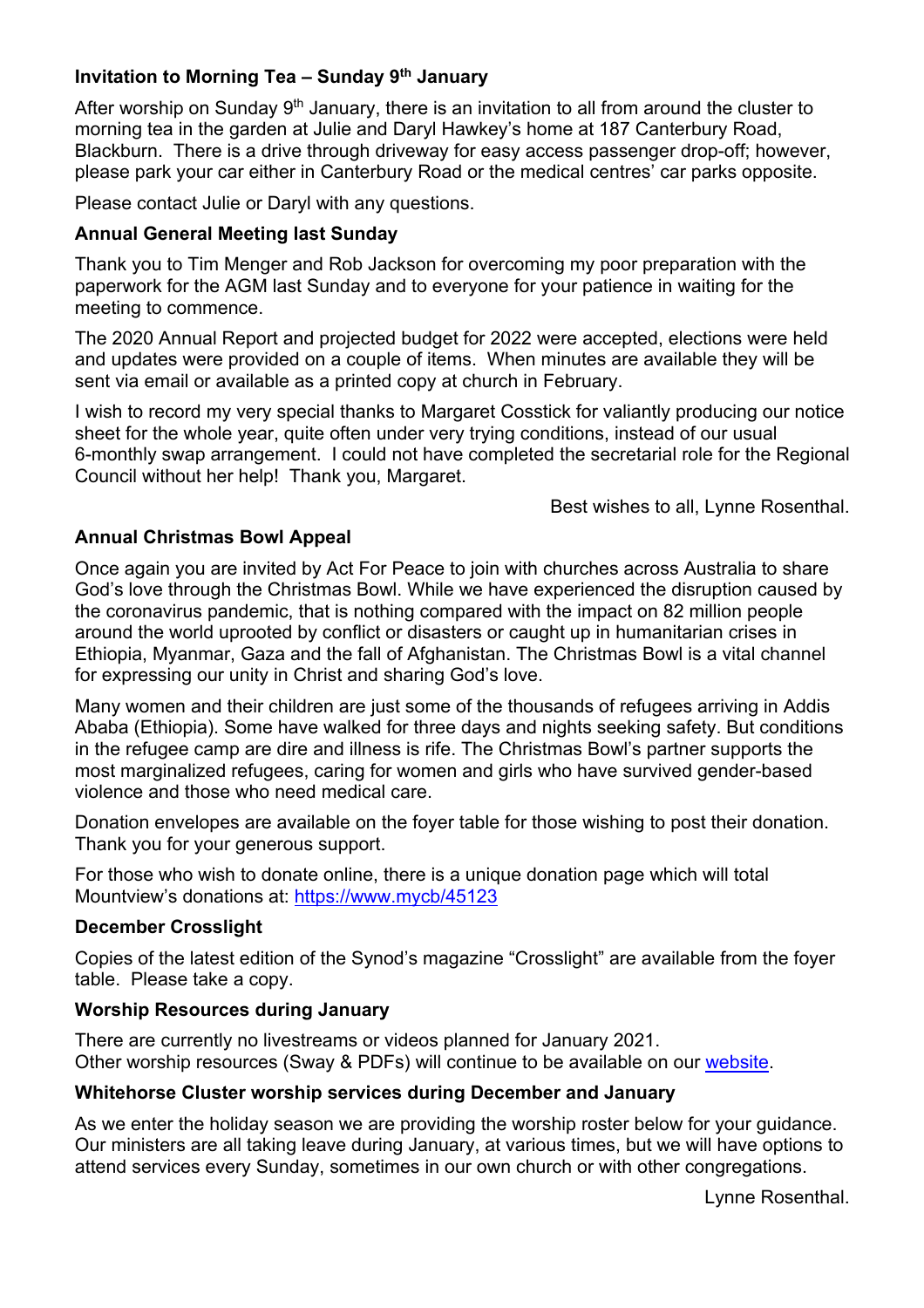| <b>Date</b>                                          | <b>Blackburn Nth/Nun</b>             | <b>Forest Hill</b>        | <b>Mountview</b>                      |
|------------------------------------------------------|--------------------------------------|---------------------------|---------------------------------------|
| 19 <sup>th</sup> Dec, Advent 4                       | <b>Rev Peter Cannon</b>              | <b>Rev Pete Rivett</b>    | Rev Tina Lyndon                       |
| 24 <sup>th</sup> Dec, Friday<br><b>Christmas Eve</b> | Closed                               | Closed                    | Combined 7.00 pm<br>Communion         |
| 25 <sup>th</sup> Dec, Saturday<br>Christmas Day      | <b>Rev Tina</b>                      | <b>Rev Peter</b>          | <b>Rev Pete</b>                       |
| 26 <sup>th</sup> Dec, Sunday                         | Closed                               | Closed                    | Closed                                |
| $2nd$ Jan 2022                                       | <b>Rev Pete</b>                      | <b>Rev Tina</b>           | <b>Rev Peter</b>                      |
| $9th$ Jan                                            | Lay Preacher                         | <b>Rev Pete</b>           | <b>Rev Tina</b>                       |
| $16th$ Jan                                           | Combined 10.00 am<br><b>Rev Tina</b> | Lay Preacher              | Closed                                |
| $23rd$ Jan                                           | Closed                               | Lay Preacher              | Combined 10.00 am<br><b>Rev Peter</b> |
| $30th$ Jan                                           | Closed                               | Combined 10.00 am<br>Meal | Closed                                |
| $6th$ Feb                                            | Combined 10.00 am<br>Communion       | Closed                    | Closed                                |

# **Whitehorse Cluster Ministers Contact and Availability Details:**

| Rev Peter Cannon<br>Email: revpeterc@gmail.com         | 0434 310 862 | Sunday - Thursday                          |
|--------------------------------------------------------|--------------|--------------------------------------------|
| Rev Tina Lyndon Ng<br>Email: tinaalyndon@gmail.com     | 0423 715 590 | Sunday, Tuesday - Thursday (flexible days) |
| <b>Rev Peter Rivett</b><br>Email: p.rivett@outlook.com | 0411 511 858 | Sunday – Thursday (partial days)           |
| Ministers on call                                      | 0403 225 257 | <b>Fridays and Saturdays</b>               |

# **Worship Roster**

**Christmas Eve:** Combined at Mountview 7pm – Communion Service Colleen Rowe (VF) Margaret Swain (F) Peter Cox (Lead Steward)

**Christmas Day:** Rev Pete Rivett Peter Cox (VF) Denyse Ward (F) David Rowe (Lead Steward

**Next Sunday 26 December: CLOSED**

# **Lectionary Readings**

**Christmas Day:** Daniel Jackson Luke 2: 21-40

**Sunday 26 December: CLOSED** 1 Samuel 2: 18-20, 26 Psalm 148 Colossians 3: 12-17 Luke 2: 41-52

# **Prayer Cycles**

Rostered members for 'Prayers of The People' – please email your prayer (for your upcoming Sunday) to multi-media@mountview.unitingchurch.org.au before 6pm Thursday

#### **Sunday 26 December: CLOSED**

World: Japan, North Korea, South Korea, Taiwan Ecumenical: Crossways Baptist, Burwood East UCA: Sophia's Spring at CERES; Uniting Aboriginal and Islander Christian Congress